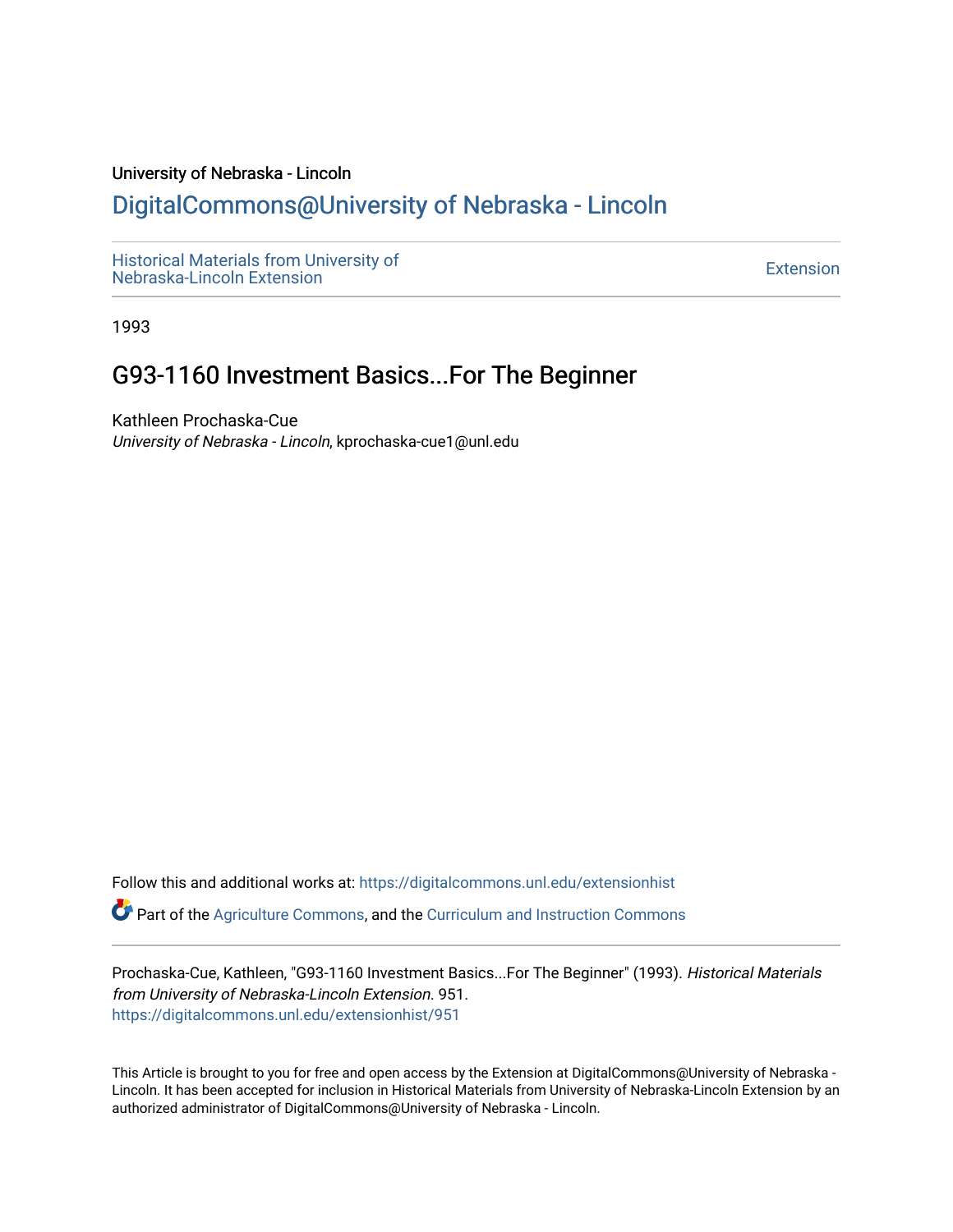

# **Investment Basics...For The Beginner**

**Investing is a complex and ever-changing field. Consequently, most of us, even those involved in the investment field, occasionally are confused. This publication defines the difference between saving and investing, considers some financial requirements you need to meet before you start to invest, helps you define just what type of investor you are, gives advice on choosing an investment adviser, and offers some investment tips for beginning investors.**

*Kathy Prochaska-Cue, Extension Specialist (Family Economics and Management)* 

### **Savings and Investments**

To help clarify just what is being discussed when talking about investing, let's define two terms. Saving is money set aside for future **use** while investing is money set aside for future **gain**. The difference is not a large one, but the implications are many. Keeping these two definitions in mind, let's look at some financial requirements you probably need to meet before you start to invest.

#### **Before You Invest**

1. *Emergency Fund.* Financial experts say you need the equivalent of three to six months' living expenses set aside for emergencies. This is money that will not be used for long-term investing, and, according to the definition of savings and investing is more saving than investing. The exact amount that you need to have in an emergency fund depends on your situation. For example, you need less in an emergency fund if you have adequate insurance coverage.

Why do you need an emergency fund before you start to invest? You need an emergency fund so you do not have to cash in investments to cover a financial emergency. Should such an emergency occur, it may not be the best time to cash in those investments, or you may have to pay a penalty to get your money. An emergency fund provides you with cash to cover financial emergencies.

Emergency funds should be kept liquid. Liquidity means such funds are in the form of cash or easily converted to cash. Examples of where you may want to keep your emergency fund include passbook savings, short-term certificates of deposit, or money market accounts.

2. *Adequate Insurance.* Having adequate insurance for your situation is a second prerequisite to investing. You'll need **health insurance** with good major medical and catastrophic coverage, **disability income** insurance for breadwinners, **life insurance** as income protection for dependents, **property and vehicle insurance** for your possessions, and **liability coverage**. Exactly what type of insurance and how much is needed is determined by your situation.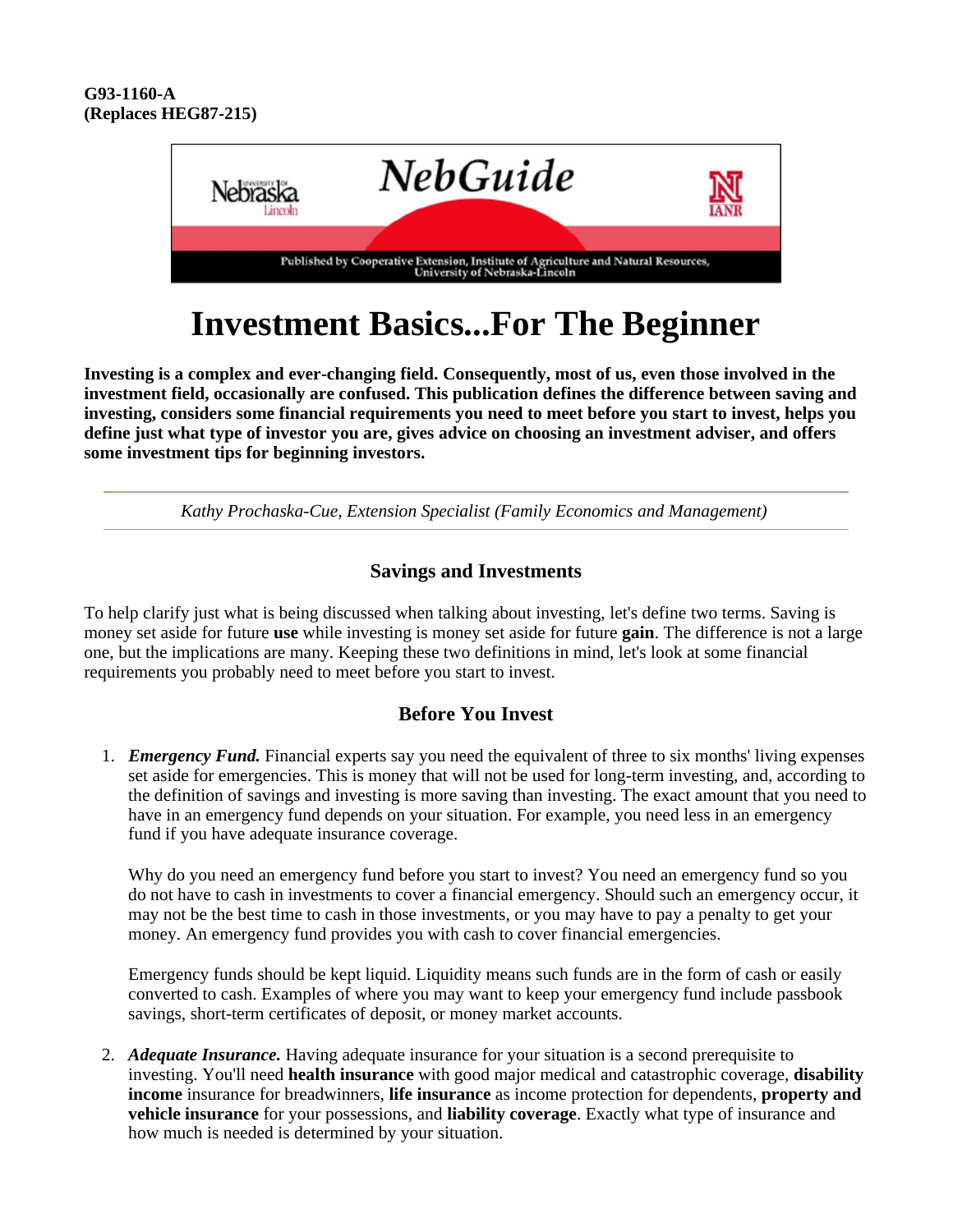- 3. *Pension Plan.* Through an employer or on your own with an Individual Retirement Account, Keogh, or similar type of plan, make regular contributions for retirement.
- 4. *Equity in a Home*. This requirement depends on one's values. If home ownership is important, some equity in a home is needed before starting to invest. If home ownership is not important or home ownership is the reason for investing, meeting this requirement is not necessary before starting to invest.

#### **Investment Considerations**

- 1. *Investment Goals*. Who do you want to invest? What do you hope to achieve with your investments? Most specific investment goals fall into three groups:
	- a. *Present Income*. You need to receive current income from your investments. People who are retired or who have children in college are examples of those with present income as an investment goal.
	- b. *Capital Growth*. You want to increase the value of what you invest, usually over a long period of time. If retirement is several years away or a child is young and many years from post-secondary education, capital growth will be a major investment goal.
	- c. *Capital Preservation*. You want to be sure what you invest keeps its value in the future. Retirement, or when inflation is racing along in double-digits, are situations where capital preservation would be an investment goal.
	- d. *Tax Considerations*. You want to shelter present income from taxes. This is a valid consideration no matter what your income level.

You need to know your investment goals because the investments alternatives you choose depend on your goals. If you work with an investment adviser, that person also will need to know your investment goals.

Another important consideration when discussing investment goals is priority. Most people have goals which fall in two or more of the above categories. Depending on their situation, one goal will have priority.

- 2. *Time Available For Working With Investments*. Investments take different amounts of time to manage. Even a C.D. sitting in a safe deposit box takes management time. Are you willing to devote a great deal of time to managing investments? Or do you want an investment that will take a minimal amount of time?
- 3. *Your Knowledge of Investment Alternatives*. How much do you know, or are you willing to learn, about the different investment alternatives? How much research are you willing to do to keep up with your investments? Investment advisers recommend investing in what you know about or are willing to learn about. Even if you work with an investment advisor, you will need a certain amount of knowledge so you can ask questions.
- 4. *Amount to Invest*. Realistically, how much money do you have to invest? Is money available for investment a one time occurrence such as \$5,000 from an inheritance, or do you expect to have a certain amount for a each specific time period such as \$50 per month from current cash flow.
- 5. *Amount to Lose*. What amount, if any, can you afford to lose? If that figure is zero, you will choose different investments from someone who could afford a loss.